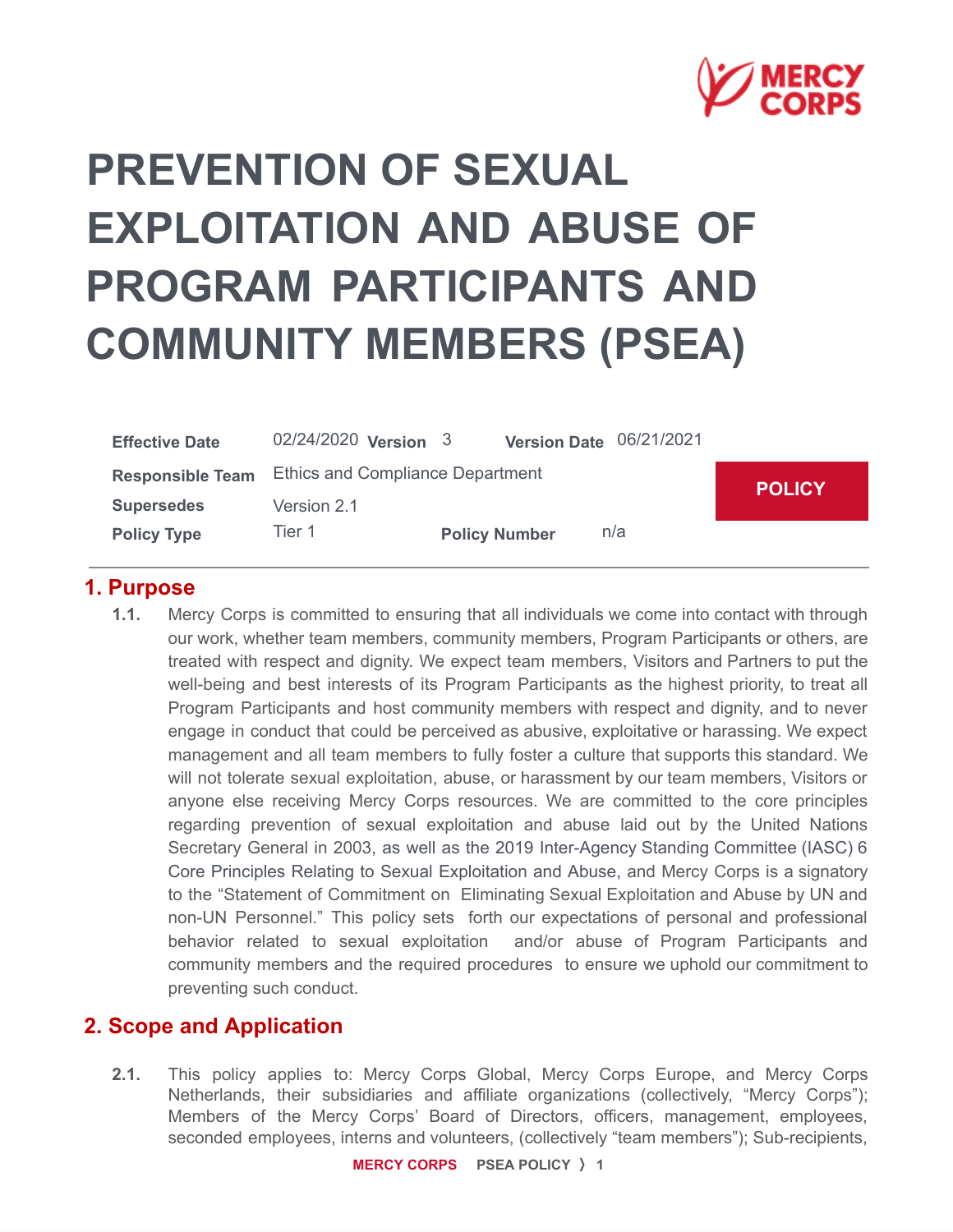partner organizations, contractors, outside experts (including attorneys), consultants, agents, representatives, and any other organization or individual that acts on Mercy Corps' behalf or at Mercy Corps' direction (collectively "Partners"); and visitors to any Mercy Corps facility, which includes photographers, filmmakers, journalists, researchers, private donors and prospective donors, and anyone else hosted by Mercy Corps or visiting Mercy Corps' implemented or financially supported programs (collectively "Visitors").

**2.2.** This policy applies to the above parties in all locations, at all times, both during and outside of working hours, and applies to current and past conduct.

### **3. Policy Statements**

- **3.1**. Prohibited Conduct
	- 3.1.1. Mercy Corps prohibits and does not tolerate any team member, Visitor or Partner engaging in sexual exploitation and/or abuse of Program Participants, and community members or anyone else. This applies at all times whether working or not.
	- 3.1.2. Sexual exploitation and abuse constitute acts of gross misconduct and are therefore grounds for termination of employment.
	- 3.1.3. "Sexual abuse" includes any actual or threatened physical intrusion of a sexual nature, whether by force or under unequal or coercive conditions.
	- 3.1.4. "Sexual exploitation" includes any actual or attempted abuse of position of vulnerability, power differential, or trust, for sexual purposes, including but not limited to, profiting monetarily, socially, or politically from the sexual exploitation of another. Sexual exploitation includes, but is not limited to exchanging or attempting to exchange money, employment, goods or services for sex, including sexual favors or other forms of humiliating, degrading or exploitative behavior. This includes exchange of assistance for sexual or romantic relations.
	- 3.1.5. Sexual or romantic activity with children (persons under the age of 18) is prohibited, regardless of the legal age of consent in the country, in all locations and at all times (both during and outside of working hours). Mistaken belief in the age of a child is not a defense. (See also Mercy Corps' Child Safeguarding Policy).
	- 3.1.6. Any romantic or sexual relationship between Mercy Corps team members and Program Participants that involves improper use of rank or position is prohibited. In limited circumstances, and only when the relationship clearly does not involve the improper use of rank or position and cannot be in any way perceived as exploitative in nature, romantic or sexual relationships between Mercy Corps team members and Program Participants may be permitted but only if: (1) the team member discloses the relationship to their Safeguarding Focal Point, HR Lead, or Country Director (or equivalent position) and notifies the Ethics and Compliance Department via the [integrityhotline@mercycorps.org](mailto:integrityhotline@mercycorps.org); and (2) the Country Director and Ethics and Compliance Department determine that the relationship is not in any way exploitative or based on unequal power; that it will not jeopardize the community's trust in Mercy Corps; and that any potential conflicts of interests that the relationship creates are handled in accordance with Mercy Corps' Conflicts of Interest Policy. Mercy Corps does not under any circumstances allow Country Director or equivalent positions to engage in romantic or sexual relationships with Program Participants.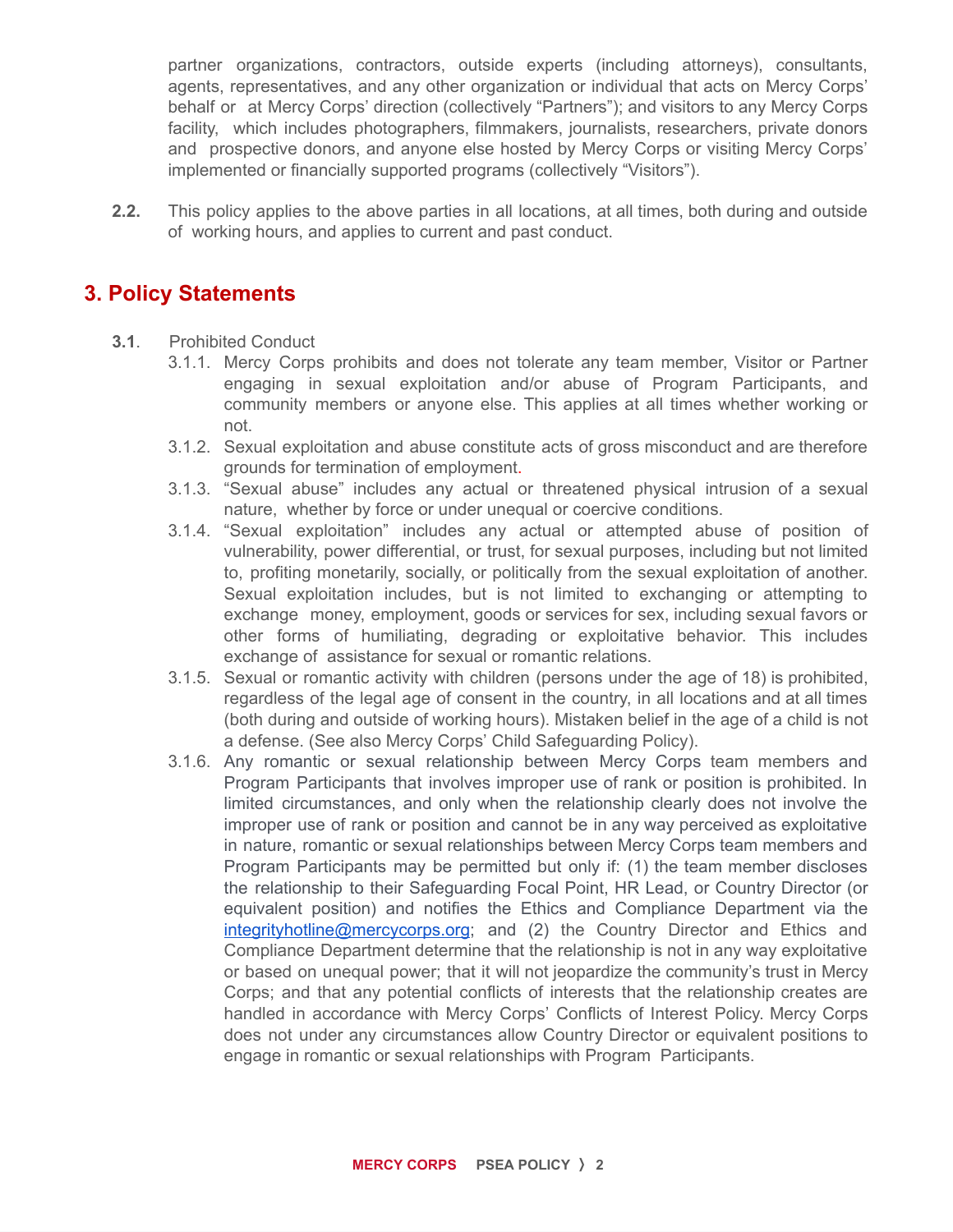- **3.2.** Mandatory Reporting of Prohibited Conduct
	- 3.2.1. Mercy Corps requires all team members and Partners to immediately report suspicions of sexual exploitation and/or abuse involving Mercy Corps team members, Partners, Visitors, or employees of other humanitarian or aid agencies. Reports should be submitted in accordance with Mercy Corps Ethics Complaint and Whistleblower Policy. Mercy Corps will review all such reports and will investigate in accordance with the Ethics Complaint and Whistleblower Policy. Team members who are aware of sexual exploitation and/or abuse by team members or Partners or Visitors and who do not ensure that they are reported may be subject to discipline up to and including termination.
	- 3.2.2. Mercy Corps encourages all Program Participants and community members to report suspicions of sexual exploitation and/or abuse involving Mercy Corps team members, Partners, or Visitors. In order to facilitate reporting, Mercy Corps commits to establishing appropriate and accessible Community Accountability Reporting Mechanisms (CARM) where Mercy Corps and its partners work. Mercy Corps team members and Partners who receive allegations of sexual exploitation or abuse through CARM must follow their reporting obligations in accordance with the Ethics Complaint and Whistleblower Policy.
- **3.3.** Confidentiality
	- 3.3.1. Because of the nature and sensitivity of allegations involving sexual exploitation and abuse, Mercy Corps treats all reports and allegations with the greatest respect for confidentiality of all individuals involved. Mercy Corps will seek to maintain privacy at all times during the investigation process, consistent with our responsibility to maintain individual and team safety. This means that only those people with a need to know can be provided information, and limited to their role in the response and investigation process. Anyone who has a role as part of the investigation or response team is bound by confidentiality and can be disciplined, up to termination, for violating that confidentiality.
	- 3.3.2. Mercy Corps may, however, be required by its donors, regulators or via legal action brought by the accused or other legal reasons, to disclose allegations and related detailed information, including the name and identifying information of the survivors and the accused. When providing personally identifiable information to donors, regulators or law enforcement, Mercy Corps will seek to limit distribution of this information to the extent possible and allowed by law and, when possible and in accordance with laws, will seek assurances that the information remains confidential.
	- 3.3.3. Anonymous reports to the Integrity Hotline (mercycorps.org/integrityhotline) are allowed. A non-anonymous reporter may request to preserve confidentiality by not allowing the Ethics and Compliance Department or investigators to disclose the content of the allegations (or parts thereof) to the perpetrators. In both cases of anonymous reporting and preservation of confidentiality, Mercy Corps' ability to conduct an investigation that can hold perpetrators accountable for substantiated allegations can be significantly restricted. To the best of its ability, Mercy Corps will work with survivors to address their concerns around confidentiality in order to allow effective investigations to go forward. Effective and fair investigations typically require confronting the accused with the allegations. In cases where Mercy Corps has concerns for the safety and wellbeing of its team, Mercy Corps may take appropriate actions, while still respecting to the extent feasible, privacy and confidentiality.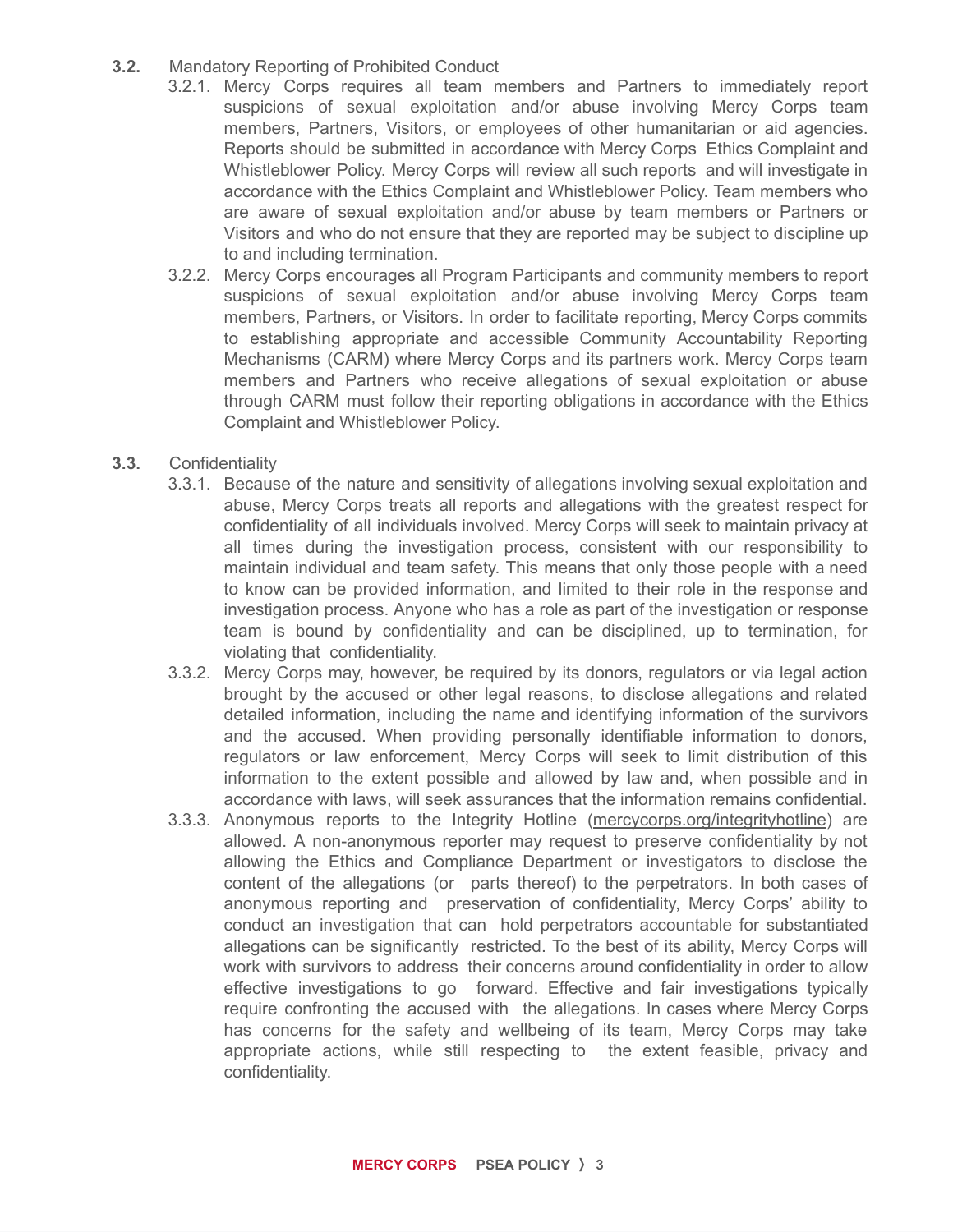- **3.4.** Support for Survivors
	- 3.4.1. Mercy Corps will offer survivors of sexual exploitation and abuse independent medical, psychosocial, and legal support. Mercy Corps will assist them with reporting incidents to the proper authorities should they choose to.
- **3.5.** Investigating Reports of Prohibited Conduct
	- 3.5.1. Mercy Corps commits to a serious, swift, and fair investigation for all allegations of sexual exploitation and abuse. Investigations will be conducted in accordance with Mercy Corps Ethics Complaint and Whistleblower Policy and related guidance.
	- 3.5.2. Mercy Corps will, first and foremost, take into account the safety, security and well being of the survivors during any investigation or follow-up action, but will also take into account the safety and well-being of the accused and any witnesses.
- **3.6.** No Retaliation for Reporting
	- 3.6.1. Mercy Corps will not tolerate any form of retaliation against team members, Visitors, Partners, Program Participants or others who report suspected prohibited conduct in good faith or participate in investigations. The full protections for persons making reports can be found in Mercy Corps' Ethics Complaint and Whistleblower Policy. Anyone who feels that they have experienced retaliation for reporting or participating in a sexual misconduct investigation should immediately report to the Ethics and Compliance Department at mercycorps.org/integrityhotline or, if they feel comfortable doing so, to their Executive, Country Directors, HR Managers, or supervisors, who must then ensure they report the allegation of retaliation to the Ethics Team.
	- 3.6.2. Mercy Corps will not require its team members, Visitors, or Partners to sign or comply with internal confidentiality agreements or statements that prohibit or otherwise restrict team members, Visitors, or Partners from lawfully reporting violations to a designated investigative or law enforcement representative of a department or agency authorized to receive such information.
- **3.7.** Disciplinary Consequences for Prohibited Conduct
	- 3.7.1. Mercy Corps will suspend (or otherwise ensure that any risk of further harm is mitigated) any team member, Partner team member, or Visitor who is the subject of credible allegations of sexual exploitation or abuse while Mercy Corps and/or law enforcement investigate the matter.
	- 3.7.2. All substantiated violations will result in termination with ineligibility for rehire or future receipt of consultancies or independent contractor contracts or other resources from Mercy Corps.
	- 3.7.3. Any Partner whose team members, partners or visitors engage in sexual exploitation or abuse will be required to institute corrective measures that include verification that the Partner is adhering to this policy. Mercy Corps may also immediately suspend or terminate an agreement with a Partner due to sexual exploitation and abuse by the Partner, its team members, visitors or partners. Mercy Corps may also determine the Partner ineligible for future agreements depending, in part, on whether the Partner knowingly and willfully failed to comply with this policy (for example: Partner knew of and failed to report, investigate and take corrective action for sexual exploitation and abuse).
- **3.8.** Reporting Prohibited Conduct to Donors, Law Enforcement, and Charity Regulators
	- 3.8.1. Mercy Corps will report sexual exploitation and abuse to donors as and when they require or, when not required, when appropriate.
	- 3.8.2. In the event sexual exploitation or abuse could violate local criminal law, unless the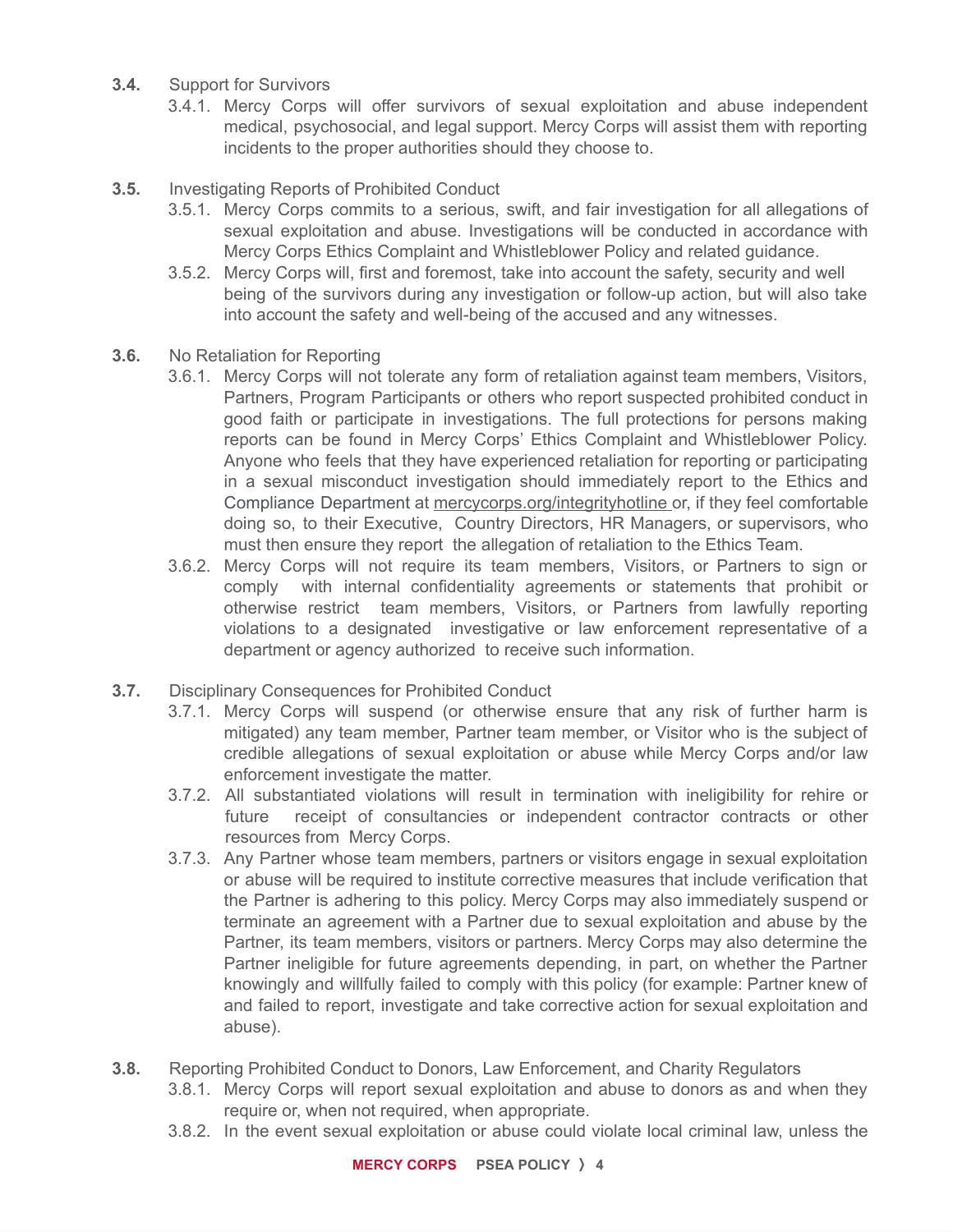safety, security, and wishes of the survivors necessitate otherwise, Mercy Corps will report the incident to local law enforcement. If the conduct would violate the criminal law of the home country of the accused, Mercy Corps may notify law enforcement in that country as well.

3.8.3. Mercy Corps will cooperate fully with any investigation initiated by donors or law enforcement and will seek to ensure that those who engaged in criminal sexual activity of any kind are held accountable.

## **4. Required Procedures**

- **4.1.** Mercy Corps ensures compliance with this policy through global HR teams working with field teams and through appropriate processes and procedures designed to ensure to the extent possible that:
	- 4.1.1. All potential new team members undergo screening designed to ensure that they have not previously engaged in sexual exploitation, abuse, or harassment;
	- 4.1.2. All team members are informed and trained on what conduct this policy requires (via code of conduct training) and their responsibilities under this Policy, including what conduct constitutes sexual exploitation and abuse and how to report, and all team members certify that they have understood this policy and agree to abide by it;
	- 4.1.3. All Mercy Corps offices display awareness posters on this policy, including all available reporting mechanisms, translated into the primary language of the office and in conspicuous locations where all team members will see them;
	- 4.1.4. Each country office has a designated focal point who can act as a local resource for team members, Program Participants and community members who wish to report or discuss sexual exploitation or abuse;
	- 4.1.5. For each program, the risk of sexual exploitation and abuse of Program Participants is assessed and reasonable risk mitigation measures are incorporated into the design and operation of the program (a risk-based approach);
	- 4.1.6. Program Participants and host communities are informed about Mercy Corps' commitments under this Policy and how to report any suspected violations by Mercy Corps team members, Partners or Visitors;
	- 4.1.7. Where appropriate and when in direct contact with Program Participants or host communities, consultants, experts, contractors, agents, donor and government representatives and Visitors (including journalists and researchers) are informed of the requirements under this Policy;
	- 4.1.8. All team members, Partners, Visitors, Program Participants and communities can anonymously (if they choose) report all forms of sexual exploitation and/or abuse and that all such reports are quickly provided to Mercy Corps' global Integrity Hotline (mercycorps.org/integrityhotline) (see Mercy Corps' Ethics Complaint and Whistleblower Policy);
	- 4.1.9. All reported allegations are confidentially, independently and thoroughly investigated in a manner that ensures, to the extent possible, protection of the survivor and a survivor-centered approach (see Mercy Corps' Ethics Complaint and Whistleblower Policy and related guidance);
	- 4.1.10. All reported allegations are disclosed to donors and regulators as and when the donor or regulator requires, and, if reports include allegations of criminal misconduct, they are also disclosed to local authorities (subject to the safety and security of survivors and in accordance with adult survivors' wishes) (see Mercy Corps Ethics Complaint and Whistleblower Policy and related guidance);
	- 4.1.11. Contractual agreements or memoranda of understanding with Partners include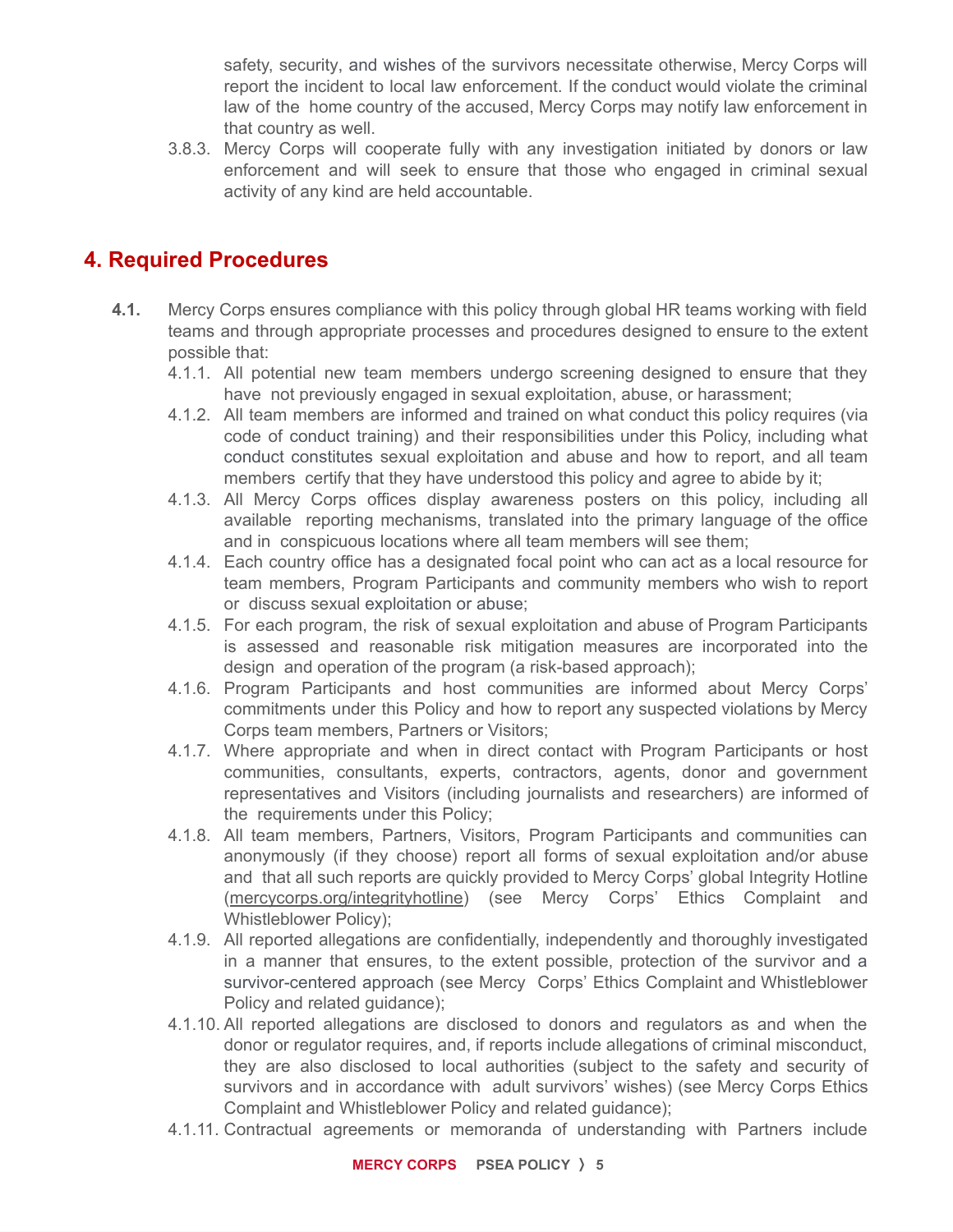obligations to adhere to this policy and any additional donor required provisions related to sexual exploitation and abuse, that Partners have the capacity to ensure their compliance with this policy;

- 4.1.12. Contractual agreements or memoranda of understanding with Partners require Partners to commit in writing to act in accordance with this policy and to report to Mercy Corps any incidents of sexual exploitation and abuse that: (1) involve or are related to resources provided by Mercy Corps; or (2) Mercy Corps' team members or programs; and;
- 4.1.13. Mercy Corps Joint Board Audit and Risk Committee is informed of all reports and investigations of sexual exploitation and abuse at or around its regularly scheduled meetings and provided with whatever additional information necessary to allow it to conduct its oversight duties (see the Ethics Complaint and Whistleblower Policy and related guidance).

#### **5. Roles and Responsibilities**

- **5.1.** Mercy Corps' General Counsel and Ethics and Compliance Department are responsible for:
	- 5.1.1. Ensuring this policy and related guidance and training materials remain up-to-date via bi-annual reviews;
	- 5.1.2. Ensuring global reporting and investigations are overseen in accordance with this Policy and the Ethics Complaint and Whistleblower Policy and related guidance; and
	- 5.1.3. Reporting to Mercy Corps Joint Board Audit and Risk Committee regarding allegations.
- **5.2.** The Chief People & Strategy Officer and Human Resources Team are responsible for:
	- 5.2.1. Ensuring that safe recruiting processes are in place and adhered to;
	- 5.2.2. Ensuring that all team members undergo the code of conduct training and acknowledge their understanding of it and willingness to abide by it;
	- 5.2.3. Working closely with senior management in all countries to ensure that focal points are properly identified and trained and policies and trainings are appropriately adapted to the local context; and
	- 5.2.4. Ensuring that team members declared ineligible for rehire are not rehired by Mercy Corps and that this status is included in responses to employment verification checks by other organizations.
- **5.3.** The Senior Director of Operations and Program Performance and Quality Teams (PaQ) are responsible for:
	- 5.3.1. Providing minimum standards and guidance to country teams related to community accountability reporting mechanisms for Program Participants and community members.
- **5.4.** All Mercy Corps executives, country directors and senior management in all countries and areas where Mercy Corps operates are responsible for:
	- 5.4.1. Creating and maintaining an environment and culture that fosters respect and inclusion and does not tolerate sexual exploitation, or abuse;
	- 5.4.2. Overseeing the full implementation of this Policy in their area of operations;
	- 5.4.3. Ensuring that all allegations of sexual misconduct are taken seriously and immediately reported to the Ethics and Compliance Department and are treated with confidentiality and given high priority;
	- 5.4.4. Ensuring that survivors are offered psychosocial, medical, legal, and other support as necessary; and